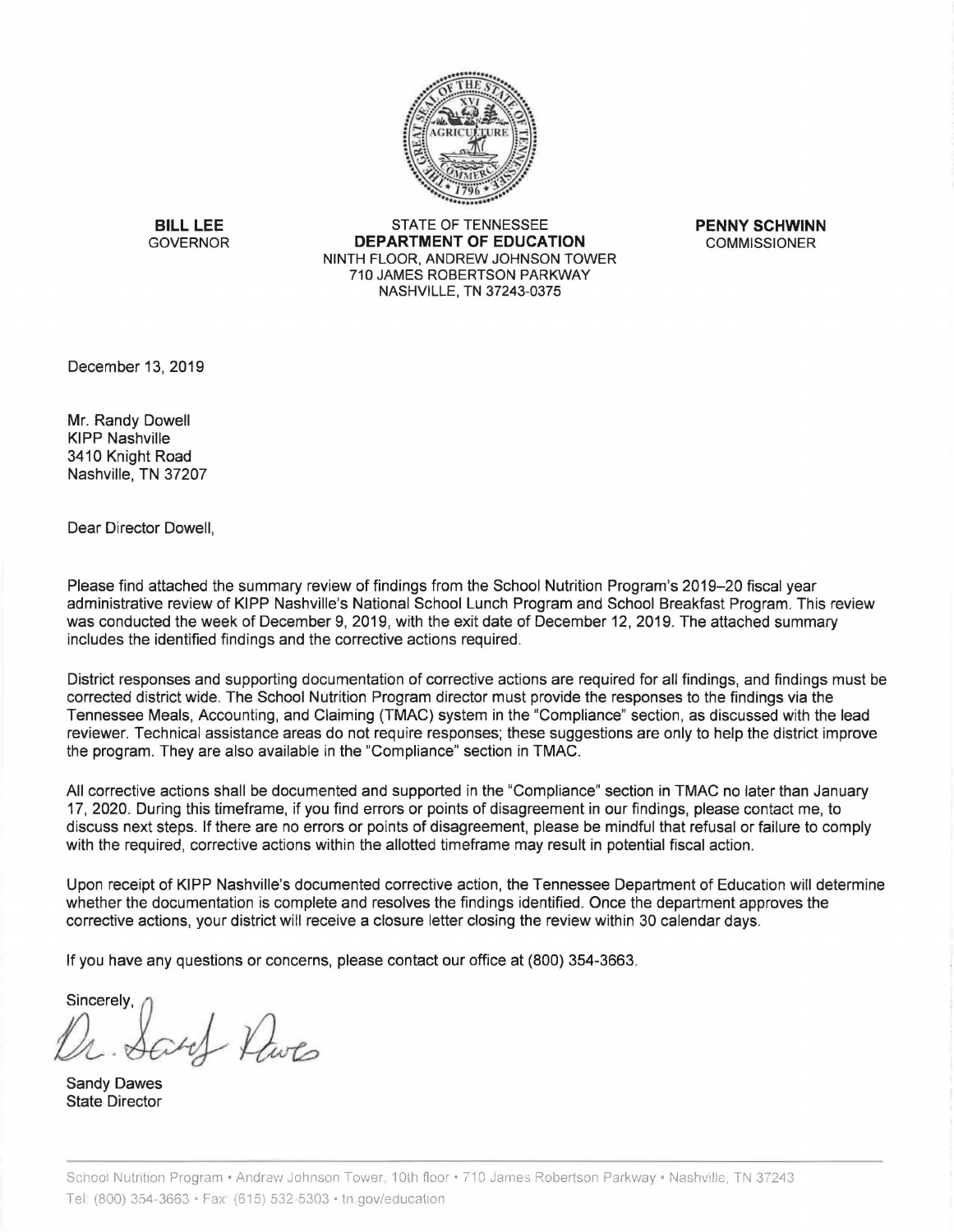

## **KIPP Nashville (C291) Review ID: 1844 Exit Conference Date:**

**Review Year:** 2019-2020

**Month of Review:** November

**Lead Reviewer:** Jasmine Taylor

|  | Area | Findings $ID$ | <b>Finding Description</b> | <b>Required Corrective Action</b> |
|--|------|---------------|----------------------------|-----------------------------------|
|--|------|---------------|----------------------------|-----------------------------------|

## **SFA - Level Findings**

| $1400 -$<br>Food<br>Safety                                     | $V-1400$ | KIPP Nashville Antioch Prep Elementary did<br>not provide the reviewers with a copy of the<br>HACCP plan at the site.                                                                                                                   | Upload a copy of the HACCP (Hazard Analysis and Critical Control<br>Point) Plan/Food Safety Plan that is being utilized at the KIPP<br>Nashville Antioch Prep feeding site.                                                                                                                                                                                                                                                                                                                 |
|----------------------------------------------------------------|----------|-----------------------------------------------------------------------------------------------------------------------------------------------------------------------------------------------------------------------------------------|---------------------------------------------------------------------------------------------------------------------------------------------------------------------------------------------------------------------------------------------------------------------------------------------------------------------------------------------------------------------------------------------------------------------------------------------------------------------------------------------|
| 800 - Civil<br>Rights                                          | $V-0800$ | The SFA provided sign in sheets to show<br>that civil rights training was conducted,<br>however, KIPP Nashville does have not<br>evidence (agenda) to support that the<br>required civil rights topics were covered in<br>the training. | Provide documentation to the state agency to confirm that the<br>required civil rights topics were covered in the SFAs civil rights<br>training. The required topics are:<br>•Collection and use of data;<br>•Effective public notification systems;<br>•Complaint procedures;<br>•Compliance review techniques;<br>• Resolution of noncompliance;<br>• Reasonable accommodation of people with<br>disabilities;<br>•Language assistance;<br>•Conflict resolution; and<br>•Customer service |
| 800 - Civil<br>Rights                                          | $V-0800$ | KIPP Nashville does not have a written<br>procedure for receiving and processing<br>complaints alleging civil rights<br>discrimination within United States<br>Department of Agriculture (USDA) school<br>meal programs.                | KIPP Nashville must develop written procedures for receiving and<br>processing complaints alleging civil rights discrimination within<br>United States Department of Agriculture (USDA) school meal<br>programs for use. Upload a copy of the completed procedure as<br>evidence of corrective action for this finding.                                                                                                                                                                     |
| $1600 -$<br>School<br><b>Breakfast</b><br>and SFSP<br>Outreach | $V-1600$ | KIPP Nashville does not promote Summer<br>Feeding opportunities info to students and<br>families that participate in the National<br>School Lunch Program (NSLP), as required<br>by United States Department of Agriculture<br>(USDA).  | Although KIPP Nashville does not participate in Summer Feeding,<br>the School Food Authority (SFA) is responsible for promoting the<br>availability of summer feeding opportunities to their student<br>population, as required by United States Department of<br>Agriculture (USDA). Upload proof or documentation that Summer<br>Feeding site information is provided to local households.                                                                                                |